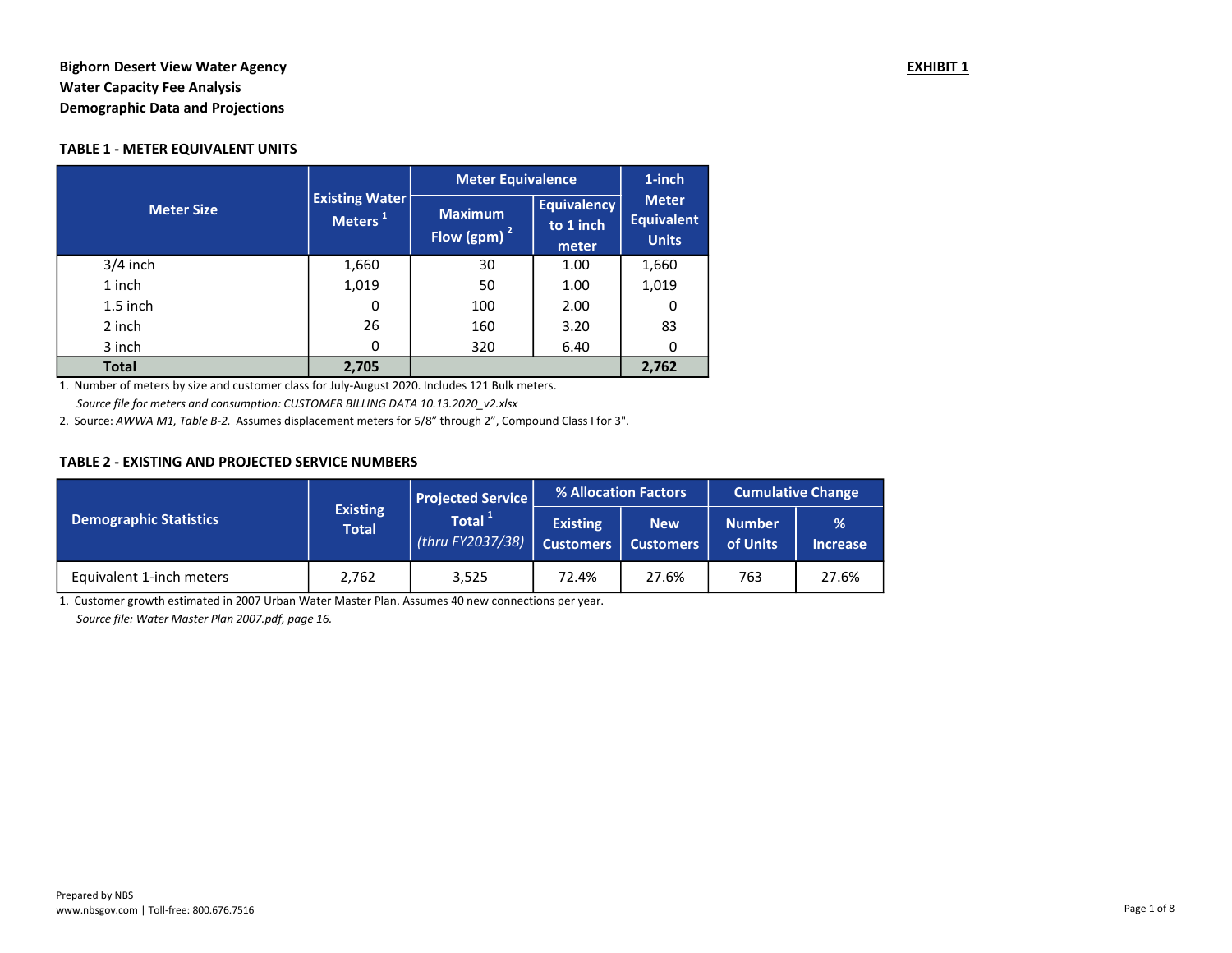Water Capacity Fee Analysis

Existing Capital Facilities and Equipment for Consideration (System Buy-In)

#### TABLE 3 - EXISTING ASSETS, ORIGINAL AND REPLICATION VALUE

|                                                 |                   | Original Values <sup>1</sup> | <b>Replication Value<sup>2</sup></b> |                   |                                          | <b>System</b> |  |
|-------------------------------------------------|-------------------|------------------------------|--------------------------------------|-------------------|------------------------------------------|---------------|--|
| <b>Asset Category</b> <sup>1</sup>              | <b>Asset Cost</b> |                              |                                      | <b>Asset Cost</b> | <b>Buy-In</b><br>Cost Basis <sup>3</sup> |               |  |
| <b>Water Fund</b>                               |                   |                              |                                      |                   |                                          |               |  |
| Infrastructure                                  | \$                | 582,157                      | Ś                                    | 1,416,064         | Ś                                        | 1,416,064     |  |
| Land                                            |                   | 38,690                       |                                      | 38,690            |                                          | 38,690        |  |
| Large Machinery                                 |                   | 595,257                      |                                      | 914,242           |                                          | 914,242       |  |
| Mains and Piping                                |                   | 1,845,242                    |                                      | 4,762,862         |                                          | 4,762,862     |  |
| <b>Meters and Hydrants</b>                      |                   | 257,851                      |                                      | 318,347           |                                          | 318,347       |  |
| <b>Office Equipment</b>                         |                   | 576,474                      |                                      | 719,186           |                                          | 719,186       |  |
| Pumps, Tanks & Wells                            |                   | 3,443,496                    |                                      | 8,175,586         |                                          | 8,175,586     |  |
| <b>Treatment Plant</b>                          |                   | 4,003,823                    |                                      | 16,369,245        |                                          | 16,369,245    |  |
| Vehicle                                         |                   | 253,208                      |                                      | 265,048           |                                          | 265,048       |  |
| <b>Total Capital Facilities &amp; Equipment</b> | Ś                 | 11,596,198                   | \$                                   | 32,979,269        |                                          | 32,979,269    |  |

1. Source file for Bighorn Desert View Water Agency current assets as of August 2020: 2020.09.02-58227744-FA-Asset Listing.xlsx

Fully depreciated assets have been excluded from this analysis.

2. Takes into account estimated cost inflation, noted in Footnote 3.

3. System Buy-In Cost Basis values are calculated by escalating the book values (from Agency's fixed asset report) from service date to current year values using historical cost inflation factors from the Handy-Whitman Index of Public Utility Construction Costs for Water Utility Construction in the Pacific Region. The percentage change in the asset cost is shown in column M of the Existing Assets Detail tab, labeled "Adjusted % of Original Value".

#### TABLE 4 - EXISTING ASSETS, ALLOCATION TO EXISTING AND FUTURE CUSTOMERS

|                                                 | <b>System</b>                      |                                              | Allocation Basis (%) <sup>2</sup>   |                                   | Distribution of Cost Basis (\$)              |                                     |                                   |  |  |
|-------------------------------------------------|------------------------------------|----------------------------------------------|-------------------------------------|-----------------------------------|----------------------------------------------|-------------------------------------|-----------------------------------|--|--|
| Asset Category <sup>1</sup>                     | <b>Buy-In</b><br><b>Cost Basis</b> | <b>Exclude from</b><br>Analysis <sup>3</sup> | <b>Existing</b><br><b>Customers</b> | <b>Future</b><br><b>Customers</b> | <b>Exclude from</b><br>Analysis <sup>3</sup> | <b>Existing</b><br><b>Customers</b> | <b>Future</b><br><b>Customers</b> |  |  |
| Water Fund                                      |                                    |                                              |                                     |                                   |                                              |                                     |                                   |  |  |
| Infrastructure                                  | \$<br>1,416,064                    | 0.0%                                         | 72.4%                               | 27.6%                             | \$                                           | \$<br>1,024,906                     | \$<br>391,158                     |  |  |
| Land                                            | 38,690                             | 0.0%                                         | 72.4%                               | 27.6%                             |                                              | 28,002                              | 10,687                            |  |  |
| Large Machinery                                 | 914,242                            | 0.0%                                         | 72.4%                               | 27.6%                             |                                              | 661,702                             | 252,540                           |  |  |
| Mains and Piping                                | 4,762,862                          | 0.0%                                         | 72.4%                               | 27.6%                             |                                              | 3,447,221                           | 1,315,641                         |  |  |
| Meters and Hydrants                             | 318,347                            | 0.0%                                         | 93.2%                               | 6.8%                              |                                              | 296,842                             | 21,505                            |  |  |
| Office Equipment                                | 719,186                            | 0.0%                                         | 72.4%                               | 27.6%                             |                                              | 520,526                             | 198,660                           |  |  |
| Pumps, Tanks & Wells                            | 8,175,586                          | 0.0%                                         | 72.4%                               | 27.6%                             |                                              | 5,917,251                           | 2,258,335                         |  |  |
| <b>Treatment Plant</b>                          | 16,369,245                         | 0.0%                                         | 72.4%                               | 27.6%                             |                                              | 11,847,583                          | 4,521,662                         |  |  |
| Vehicle                                         | 265,048                            | 0.0%                                         | 72.4%                               | 27.6%                             |                                              | 191,834                             | 73,214                            |  |  |
| <b>Total Capital Facilities &amp; Equipment</b> | \$<br>32,979,269                   | 0.0%                                         | 72.6%                               | 27.4%                             | \$<br>$\overline{\phantom{a}}$               | \$23,935,867                        | 9,043,402<br>S.                   |  |  |

1. Source file for Bighorn Desert View Water Agency current assets as of August 2020: 2020.09.02-58227744-FA-Asset Listing.xlsx

2. Based on proportionate allocation between existing and future users. See Table 2 in Exhibit 1 for demographic expectations.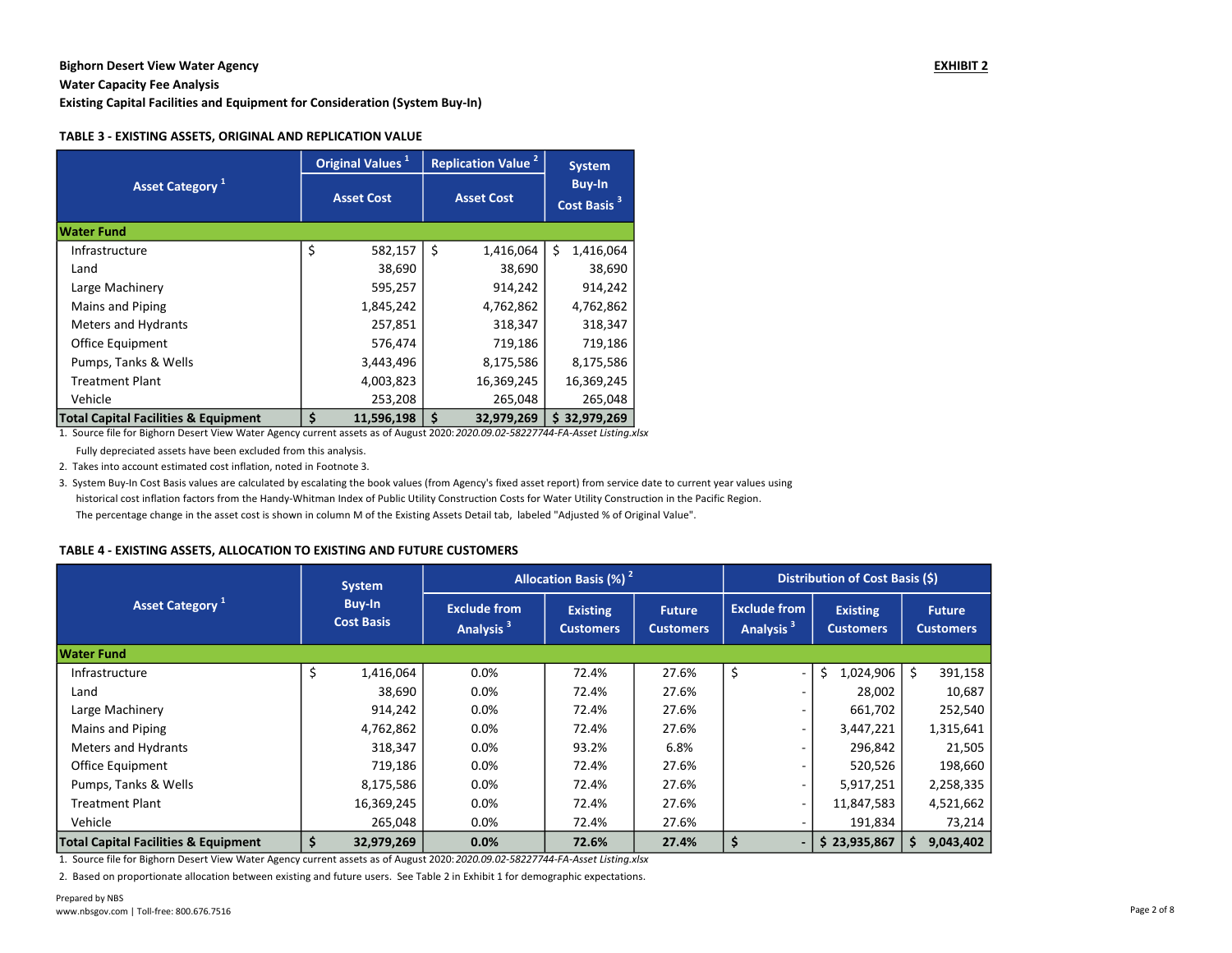# Bighorn Desert View Water Agency **EXHIBIT 3** Water Capacity Fee Analysis Handy-Whitman Categories and Asset Allocation

## TABLE 5 - Asset Categories for Inflation

| <b>Category</b> | <b>Type of Asset</b>                                                                    |
|-----------------|-----------------------------------------------------------------------------------------|
| ENR-LA          | <b>Engineering News Record Average</b><br><b>Construction Inflation - Los Angles</b>    |
| <b>ENR-SF</b>   | <b>Engineering News Record Average</b><br><b>Construction Inflation - San Francisco</b> |
|                 | <b>Source of Supply Plant</b>                                                           |
| $\mathbf{1}$    | Collecting & Impounding Res.                                                            |
|                 | <b>Pumping Plant</b>                                                                    |
| 2               | Structures & Improvements                                                               |
| 3               | <b>Electric Pumping Equipment</b>                                                       |
|                 | <b>Water Treatment Plant</b>                                                            |
| 4               | Structures & Improvements                                                               |
| 5               | Large Treatment Plant Equipment                                                         |
| 6               | Small Treatment Plant Equipment                                                         |
|                 | <b>Transmission Plant</b>                                                               |
| 7               | <b>Steel Reservoirs</b>                                                                 |
| 8               | <b>Elevated Steel Tanks</b>                                                             |
| 9               | <b>Concrete Reservoirs</b>                                                              |
| 10              | <b>Cast Iron Mains</b>                                                                  |
| 11              | <b>Steel Mains</b>                                                                      |
| 12              | Concrete Cylinder Mains                                                                 |
|                 | <b>Distribution Plant</b>                                                               |
| 13              | Mains-Average All Types                                                                 |
| 14              | <b>Cast Iron Mains</b>                                                                  |
| 15              | <b>Cement Asbestos Mains</b>                                                            |
| 16              | <b>Steel Mains</b>                                                                      |
| 17              | <b>PVC Mains</b>                                                                        |
| 18              | Services Installed                                                                      |
| 19              | Meters                                                                                  |
| 20              | <b>Meter Installations</b>                                                              |
| 21              | <b>Hydrants Installed</b>                                                               |
|                 | <b>Miscellaneous Items</b>                                                              |
| 22              | Flocculating Equipment - Installed                                                      |
| 23              | Clarifier Equipment - Installed                                                         |
| 24              | Filter Gallery Piping - Installed                                                       |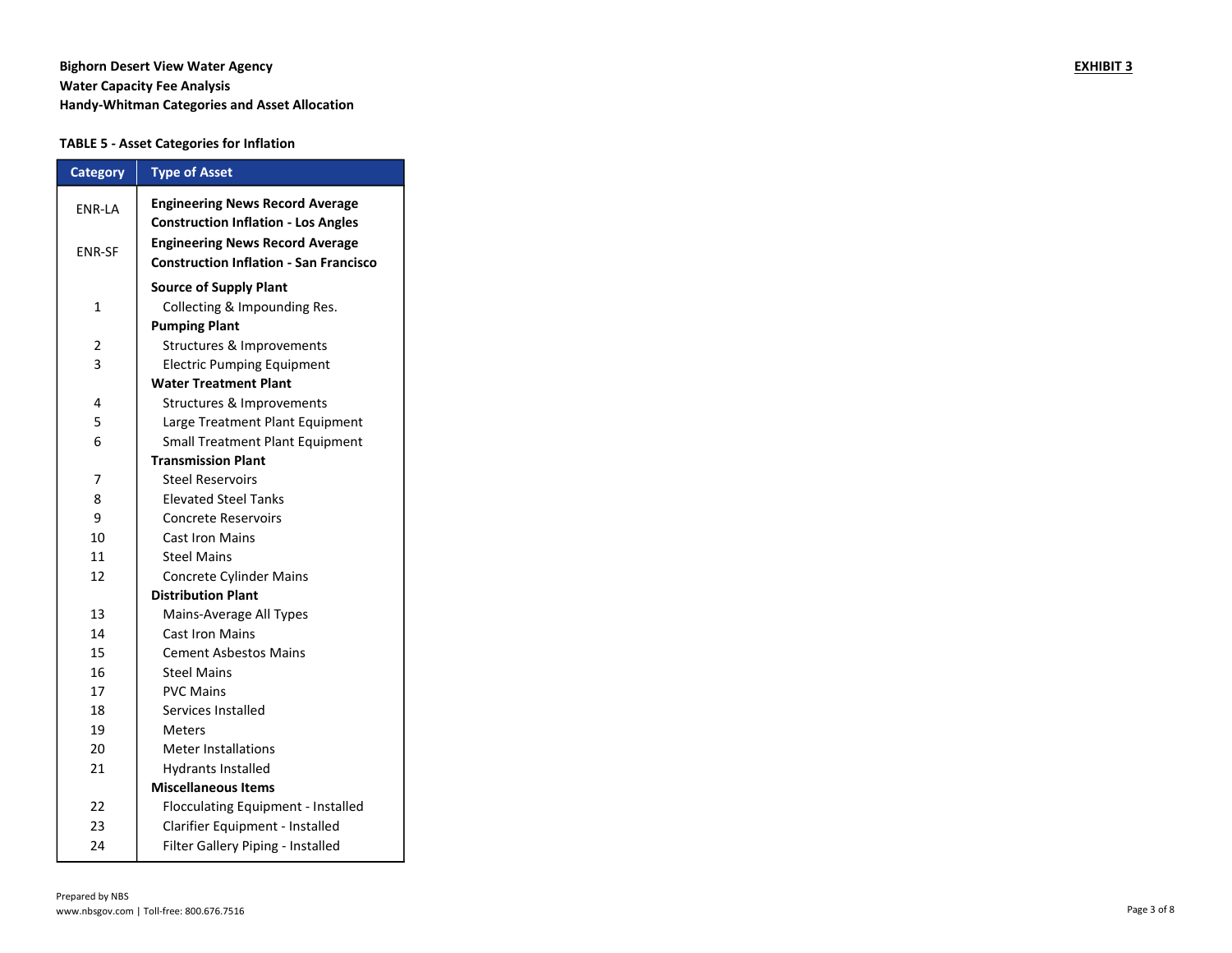# Bighorn Desert View Water Agency **EXHIBIT 5**

# Water Capacity Fee Analysis

# Allocation of Cash Reserves and Outstanding Debt to Existing and Future Services

## TABLE 6 - ALLOCATION OF CASH RESERVES TO EXISTING AND FUTURE USERS

|                                                    | <b>Beginning</b> |                                     | % Allocation                      |                                     | \$ - Allocation                   |  |
|----------------------------------------------------|------------------|-------------------------------------|-----------------------------------|-------------------------------------|-----------------------------------|--|
| <b>Cash Reserves</b>                               | Cash $1$         | <b>Existing</b><br><b>Customers</b> | <b>Future</b><br><b>Customers</b> | <b>Existing</b><br><b>Customers</b> | <b>Future</b><br><b>Customers</b> |  |
| <b>Un-restricted Reserves</b>                      |                  |                                     |                                   |                                     |                                   |  |
| Operating Reserve Fund (Current Customer Deposits) |                  |                                     |                                   |                                     |                                   |  |
| <b>Emergency Contingencies Reserve Fund</b>        | 3,310,519        | 100.0%                              | 0.0%                              | 3,310,519<br>S.                     | S                                 |  |
| Replacement & Refurbishment Reserve Fund           |                  |                                     |                                   |                                     |                                   |  |
| <b>Restricted Reserves</b>                         |                  |                                     |                                   |                                     |                                   |  |
| Capacity Fee Reserve <sup>2</sup>                  | 12,780           | 100.0%                              | $0.0\%$                           | 12,780                              | Ś                                 |  |
| <b>Total Beginning Cash</b>                        | 3,323,299<br>S   | 100.0%                              | 0.0%                              | 3,323,299                           | S                                 |  |

1. Beginning balance for fiscal year 2020/21 is per client email September 7, 2020.

2. Capacity fee cash is excluded as to not double count asset values included in the fee calculation.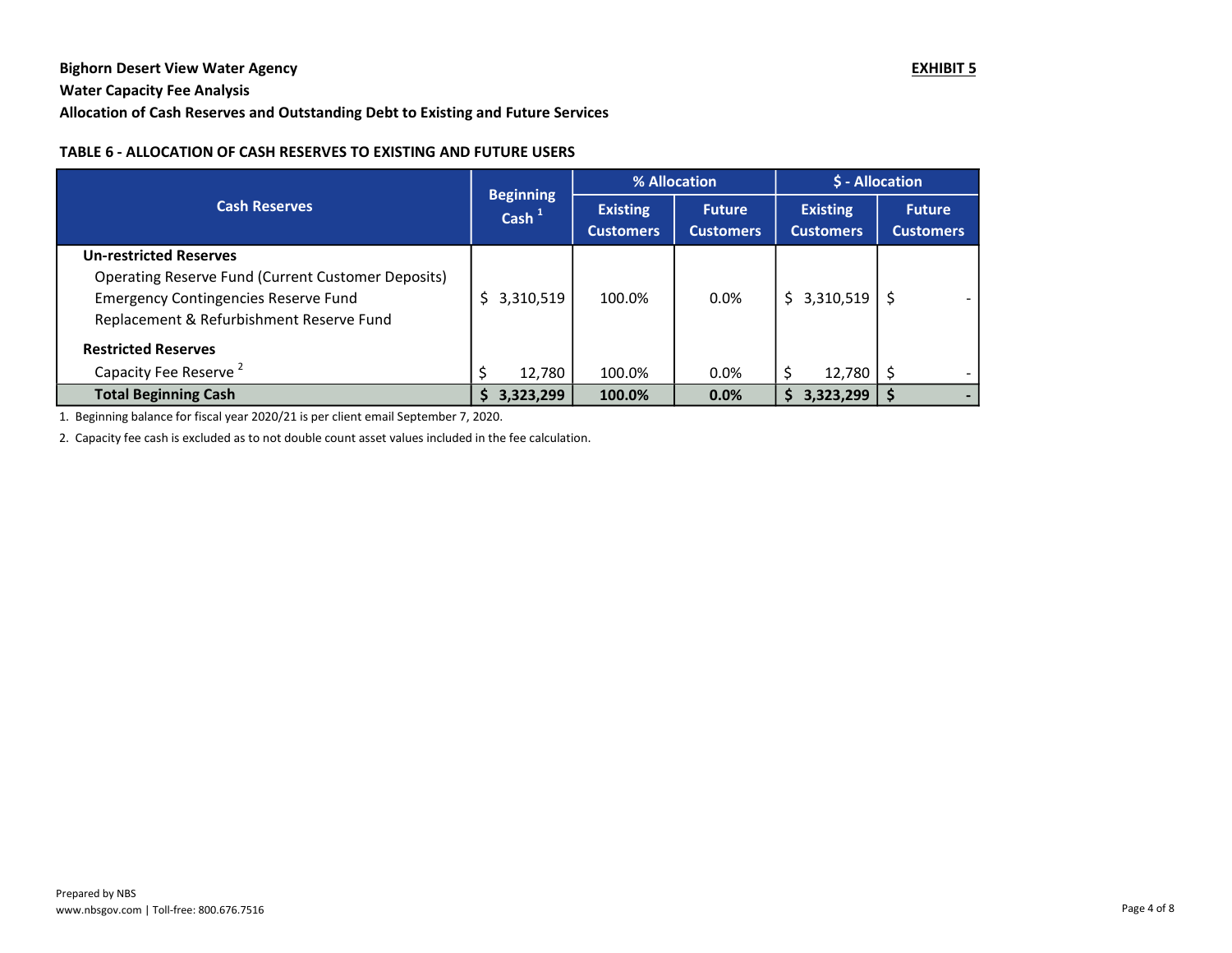Water Capacity Fee Analysis

Water Planned Capital Facilities and Equipment for Consideration (System Development)

#### TABLE 7 - PLANNED CAPITAL IMPROVEMENT COSTS, ALLOCATED TO EXISTING AND FUTURE CUSTOMERS

|                                                        |                                         | <b>Future Cost</b> |                                               | <b>System</b> |                                     | % Allocation                      |    | Distribution of Cost Basis (\$)     |    |                                   |  |
|--------------------------------------------------------|-----------------------------------------|--------------------|-----------------------------------------------|---------------|-------------------------------------|-----------------------------------|----|-------------------------------------|----|-----------------------------------|--|
| Capital Project Description <sup>1</sup>               | <b>Estimate</b><br>$(2020 - 2034)^{-1}$ |                    | <b>Development</b><br>Cost Basis <sup>3</sup> |               | <b>Existing</b><br><b>Customers</b> | <b>Future</b><br><b>Customers</b> |    | <b>Existing</b><br><b>Customers</b> |    | <b>Future</b><br><b>Customers</b> |  |
| <b>Refurbish and Replacement Projects</b>              |                                         |                    |                                               |               |                                     |                                   |    |                                     |    |                                   |  |
| Well 4 Rehab                                           | \$                                      | 78,850             | \$                                            | 78,850        | 100.0%                              | 0.0%                              | \$ | 78,850                              | \$ |                                   |  |
| Well 6 Rehab                                           | \$                                      |                    | \$                                            |               | 100.0%                              | 0.0%                              | \$ |                                     | \$ |                                   |  |
| Well 7 Rehab                                           | \$                                      | 68,060             | \$                                            | 68,060        | 100.0%                              | 0.0%                              | \$ | 68,060                              | \$ |                                   |  |
| Well 8 Rehab                                           | \$                                      | 130,310            | \$                                            | 130,310       | 100.0%                              | 0.0%                              | \$ | 130,310                             | \$ |                                   |  |
| Well 9 Rehab                                           | \$                                      | 81,340             | \$                                            | 81,340        | 100.0%                              | 0.0%                              | \$ | 81,340                              | \$ |                                   |  |
| Well 10 Rehab                                          | \$                                      | 69,720             | \$                                            | 69,720        | 100.0%                              | 0.0%                              | \$ | 69,720                              | \$ |                                   |  |
| Well GMW1                                              | \$                                      | 24,900             | \$                                            | 24,900        | 100.0%                              | 0.0%                              | \$ | 24,900                              | \$ |                                   |  |
| Well GMW2                                              | \$                                      |                    | \$                                            |               | 100.0%                              | 0.0%                              | \$ |                                     | \$ |                                   |  |
| Well GMW3                                              | \$                                      | 29,299             | \$                                            | 29,299        | 100.0%                              | 0.0%                              | \$ | 29,299                              | \$ |                                   |  |
| Well 13                                                | \$                                      |                    | \$                                            |               | 100.0%                              | 0.0%                              | \$ |                                     | \$ |                                   |  |
| Pump Well 3                                            | \$                                      | 60,575             | \$                                            | 60,575        | 100.0%                              | 0.0%                              | \$ | 60,575                              | \$ |                                   |  |
| Pump Well 4                                            | \$                                      | 200,000            | \$                                            | 200,000       | 100.0%                              | 0.0%                              | \$ | 200,000                             | \$ |                                   |  |
| Pump Well 6                                            | \$                                      |                    | \$                                            |               | 100.0%                              | 0.0%                              | \$ |                                     | \$ |                                   |  |
| Pump Well 7                                            | \$                                      | 65,120             | \$                                            | 65,120        | 100.0%                              | 0.0%                              | \$ | 65,120                              | \$ |                                   |  |
| Pump Well 8                                            | \$                                      | 129,880            | \$                                            | 129,880       | 100.0%                              | 0.0%                              | \$ | 129,880                             | \$ |                                   |  |
| Pump Well 9                                            | \$                                      | 99,840             | \$                                            | 99,840        | 100.0%                              | 0.0%                              | \$ | 99,840                              | \$ |                                   |  |
| Pump Well 10                                           | \$                                      | 44,000             | \$                                            | 44,000        | 100.0%                              | 0.0%                              | \$ | 44,000                              | \$ |                                   |  |
| Pump Well GMW1                                         | \$                                      | 82,880             | \$                                            | 82,880        | 100.0%                              | 0.0%                              | \$ | 82,880                              | \$ |                                   |  |
| Pump Well GMW2                                         | \$                                      |                    | \$                                            |               | 100.0%                              | 0.0%                              | \$ |                                     | \$ |                                   |  |
| Pump Well GMW3                                         | \$                                      | 82,880             | \$                                            | 82,880        | 100.0%                              | 0.0%                              | \$ | 82,880                              | \$ |                                   |  |
| Pump Well 13                                           | \$                                      | 100,000            | \$                                            | 100,000       | 100.0%                              | 0.0%                              | \$ | 100,000                             | \$ |                                   |  |
| New Replacement Well for BH or DV                      | \$                                      | 500,000            | \$                                            | 500,000       | 0.0%                                | 100.0%                            | \$ |                                     | \$ | 500,000                           |  |
| JV Booster Station Upgrade -<br>VFD's/Pressure Vessels | \$                                      | 15,000             | \$                                            | 15,000        | 100.0%                              | 0.0%                              | \$ | 15,000                              | \$ |                                   |  |
| New Storage Tank                                       | \$                                      | 500,000            | \$                                            | 500,000       | 0.0%                                | 100.0%                            | \$ |                                     | \$ | 500,000                           |  |
| Customer Meter w/ Box & Shutoff,<br>Complete           | \$                                      |                    | \$                                            |               | 100.0%                              | 0.0%                              | \$ |                                     | \$ |                                   |  |
| Utility Billing Software Replacement                   | \$                                      | 200,000            | \$                                            | 200,000       | 100.0%                              | 0.0%                              | \$ | 200,000                             | \$ |                                   |  |
| Loop Kickapoo Trail                                    | \$                                      | 702,240            | \$                                            | 702,240       | 0.0%                                | 100.0%                            | \$ |                                     | \$ | 702,240                           |  |
| Shop Building Upgrades - storage and<br>work space     | \$                                      | 50,000             | \$                                            | 50,000        | 100.0%                              | 0.0%                              | \$ | 50,000                              | \$ |                                   |  |
| Replace Generator - 90 KW mobile                       | \$                                      | 50,000             | \$                                            | 50,000        | 100.0%                              | 0.0%                              | \$ | 50,000                              | \$ |                                   |  |
| Dump truck                                             | \$                                      | 85,000             | \$                                            | 85,000        | 100.0%                              | 0.0%                              | \$ | 85,000                              | \$ |                                   |  |
| <b>Replace Tractor</b>                                 | \$                                      | 175,000            | \$                                            | 175,000       | 100.0%                              | 0.0%                              | \$ | 175,000                             | \$ |                                   |  |
| Replace Fleet Vehicles (avg life)                      | \$                                      | 430,000            | \$                                            | 430,000       | 100.0%                              | 0.0%                              | \$ | 430,000                             | \$ |                                   |  |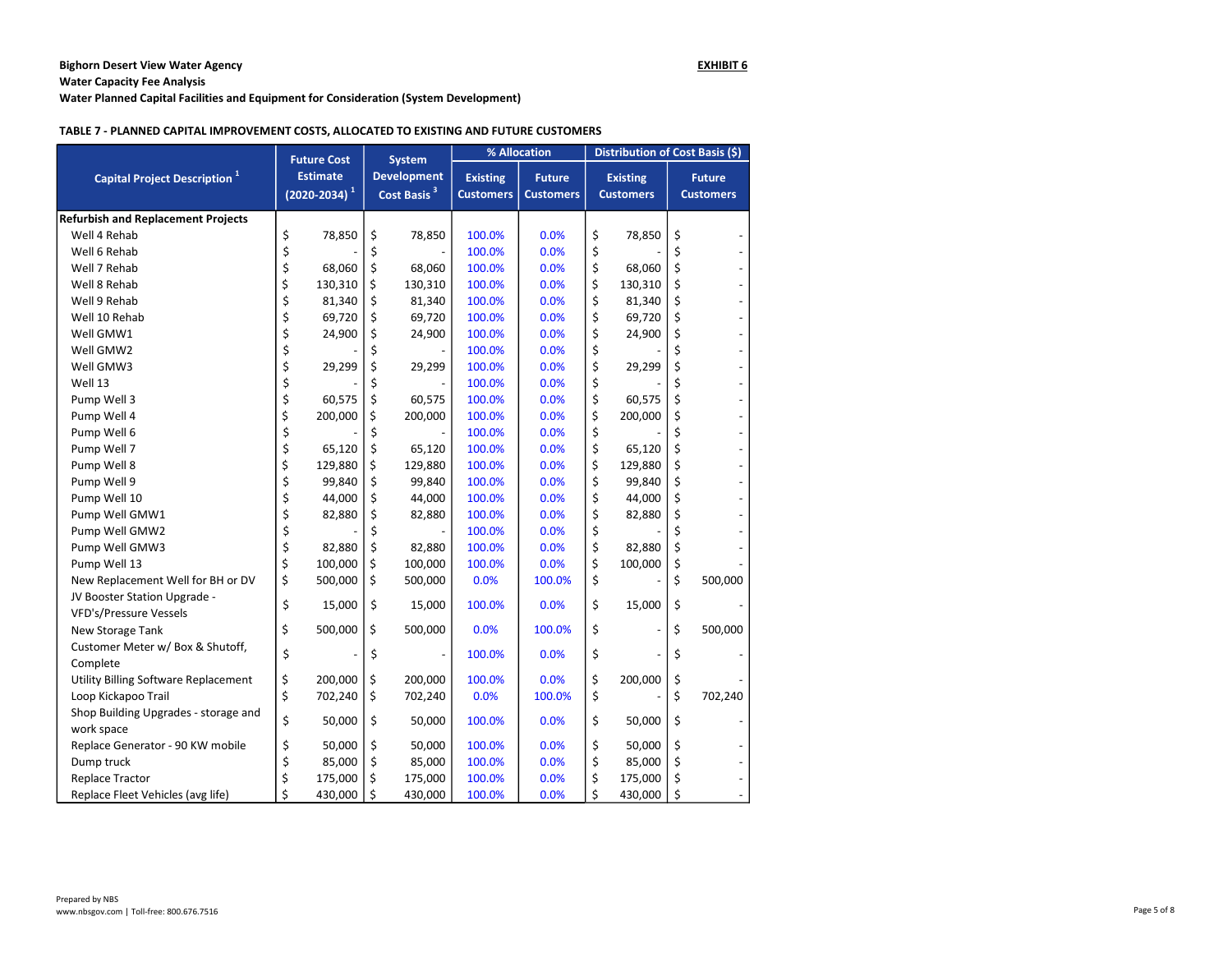Water Capacity Fee Analysis

Water Planned Capital Facilities and Equipment for Consideration (System Development)

#### TABLE 8 - PLANNED CAPITAL IMPROVEMENT COSTS, ALLOCATED TO EXISTING AND FUTURE CUSTOMERS

|                                                                                              | <b>Future Cost</b> |                                         |    |           |       |                                               | <b>System</b> |                                     | % Allocation                      |                                     |  | Distribution of Cost Basis (\$) |                                   |  |  |
|----------------------------------------------------------------------------------------------|--------------------|-----------------------------------------|----|-----------|-------|-----------------------------------------------|---------------|-------------------------------------|-----------------------------------|-------------------------------------|--|---------------------------------|-----------------------------------|--|--|
| Capital Project Description <sup>1</sup>                                                     |                    | <b>Estimate</b><br>$(2020 - 2038)^{-1}$ |    |           |       | <b>Development</b><br>Cost Basis <sup>3</sup> |               | <b>Existing</b><br><b>Customers</b> | <b>Future</b><br><b>Customers</b> | <b>Existing</b><br><b>Customers</b> |  |                                 | <b>Future</b><br><b>Customers</b> |  |  |
| <b>Distribution System Projects</b><br>Distribution Valve, 6" avg, both water<br>systems 50% | Ś                  |                                         | \$ |           | 72.4% | 27.6%                                         | \$            |                                     | Ś                                 |                                     |  |                                 |                                   |  |  |
| Fire Hydrants, both water systems 50%                                                        | \$                 |                                         | \$ |           | 72.4% | 27.6%                                         | \$            |                                     | Ś                                 |                                     |  |                                 |                                   |  |  |
| Pipe w/sand bedding, 6" avg. ID Goat<br>Mtn                                                  |                    |                                         | \$ |           | 72.4% | 27.6%                                         | \$            |                                     |                                   |                                     |  |                                 |                                   |  |  |
| Pipe w/sand bedding, 6" avg. BDVWA                                                           | \$                 |                                         | \$ |           | 72.4% | 27.6%                                         | \$            |                                     | \$                                |                                     |  |                                 |                                   |  |  |
| <b>Operations Capital Projects</b>                                                           |                    |                                         |    |           |       |                                               |               |                                     |                                   |                                     |  |                                 |                                   |  |  |
| Water Storage Tank Recoating (B1, B2),<br>May 26, 2020                                       | \$                 | 81,000                                  | \$ | 81,000    | 72.4% | 27.6%                                         | \$            | 58,625                              | Ś.                                | 22,375                              |  |                                 |                                   |  |  |
| Water Storage Tank Recoating (B1, B2),<br>Feb. 2020                                          | \$                 | 80,000                                  | \$ | 80,000    | 72.4% | 27.6%                                         | \$            | 57,902                              | s                                 | 22,098                              |  |                                 |                                   |  |  |
| <b>C-Booster Station Upgrades</b>                                                            |                    | 35,000                                  |    | 35,000    | 72.4% | 27.6%                                         | Ś.            | 25,332                              |                                   | 9,668                               |  |                                 |                                   |  |  |
| Total                                                                                        |                    | 4,250,894                               | Ś  | 4,250,894 | 58.7% | 41.3%                                         |               | 2,494,513                           |                                   | 1,756,381                           |  |                                 |                                   |  |  |

1. Estimated capital improvement project costs found in source files: BDVWA Replacement Refurbishment CIP and Min Rate Gen 5 1 2017.xlsx

Cindy and Marina confirmed updated costs in source file: CIP Estimates through 2035-36 V2.xlsx

Certain projects being built in order to allocate new growth are 100% allocated to future customers.

2. Operation Capital projects are per page 14 of the District's 2020/21 budget (file: FY2020.21 Budget adopted 5 26 2020 20R-14.pdf).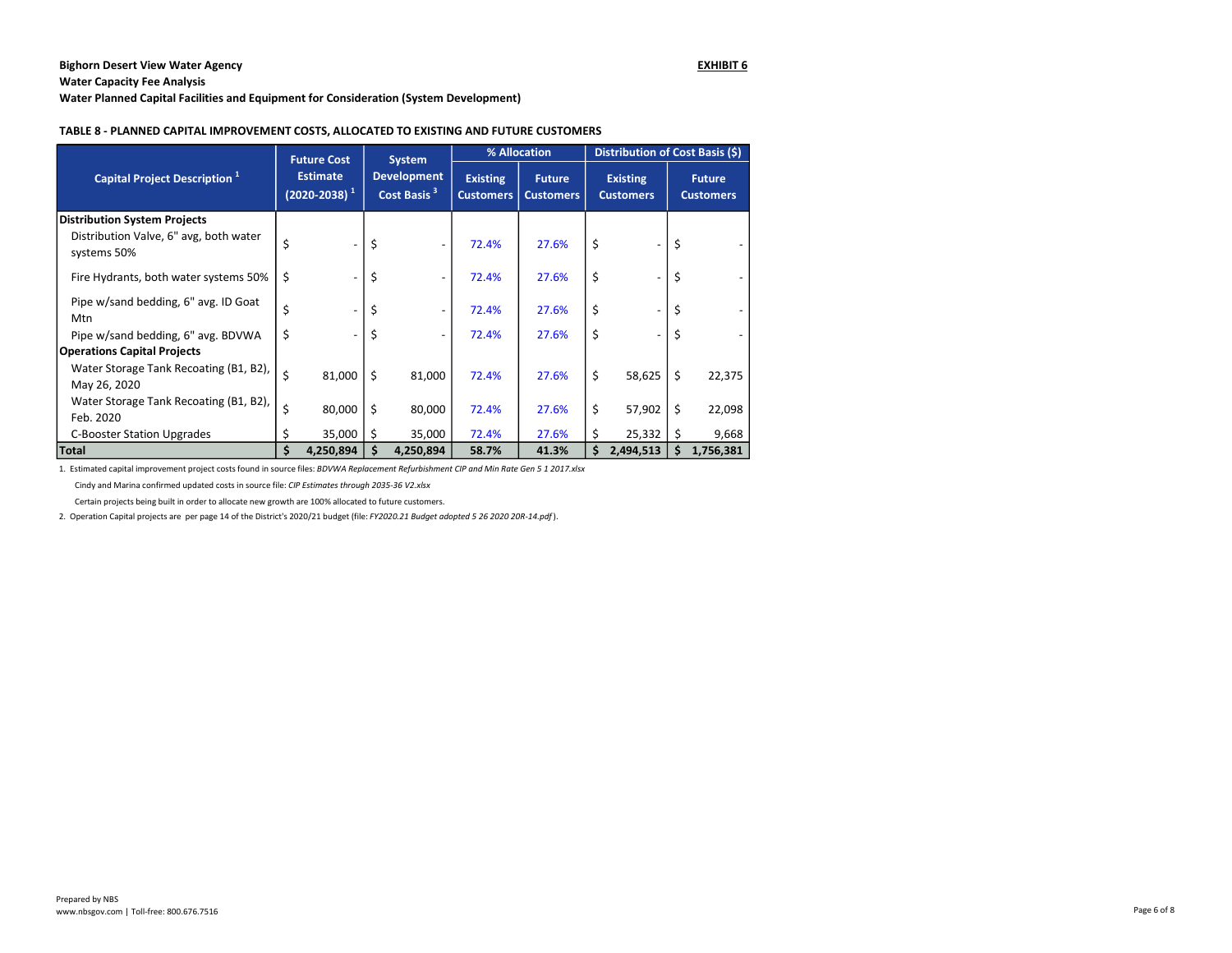# Bighorn Desert View Water Agency **EXHIBIT 7** Water Capacity Fee Analysis Unit Cost Calculation

## TABLE 9 - DEVELOPMENT OF THE COST BASIS FOR NEW CUSTOMERS

| <b>System Asset Values Allocated to Future Development</b> | <b>Replacement Cost</b> |            |  |  |
|------------------------------------------------------------|-------------------------|------------|--|--|
| Costs Included in Existing System Buy-In:                  |                         |            |  |  |
| <b>Existing Assets</b>                                     |                         | 9,043,402  |  |  |
| Planned, Future Capital Projects                           |                         | 1,756,381  |  |  |
| <b>Total Cost Basis for New Development</b>                |                         | 10,799,783 |  |  |

### TABLE 10 - DEVELOPMENT OF THE MAXIMUM CAPACITY FEE PER METER EQUIVALENT

| Summary of Capacity Fee Calculation | <b>Adjusted</b><br><b>System</b><br><b>Cost Basis</b> |            | <b>Planned Additional</b><br><b>Meter Equivalents</b><br>(thru FY2037/38) | <b>Base Capacity</b><br>Fee |
|-------------------------------------|-------------------------------------------------------|------------|---------------------------------------------------------------------------|-----------------------------|
| Proposed Fee - Replacement Cost     |                                                       | 10,799,783 | 763                                                                       | \$14,154                    |

1. Refer to Exhibits 2 and 4 for detail of existing assets.

2. Refer to Exhibit 6 for detail related to planned assets.

3. Refer to Exhibit 5 for detail related to cash reserves and outstanding debt.

4. Refer to Exhibit 1 (Demographics) for growth projections.